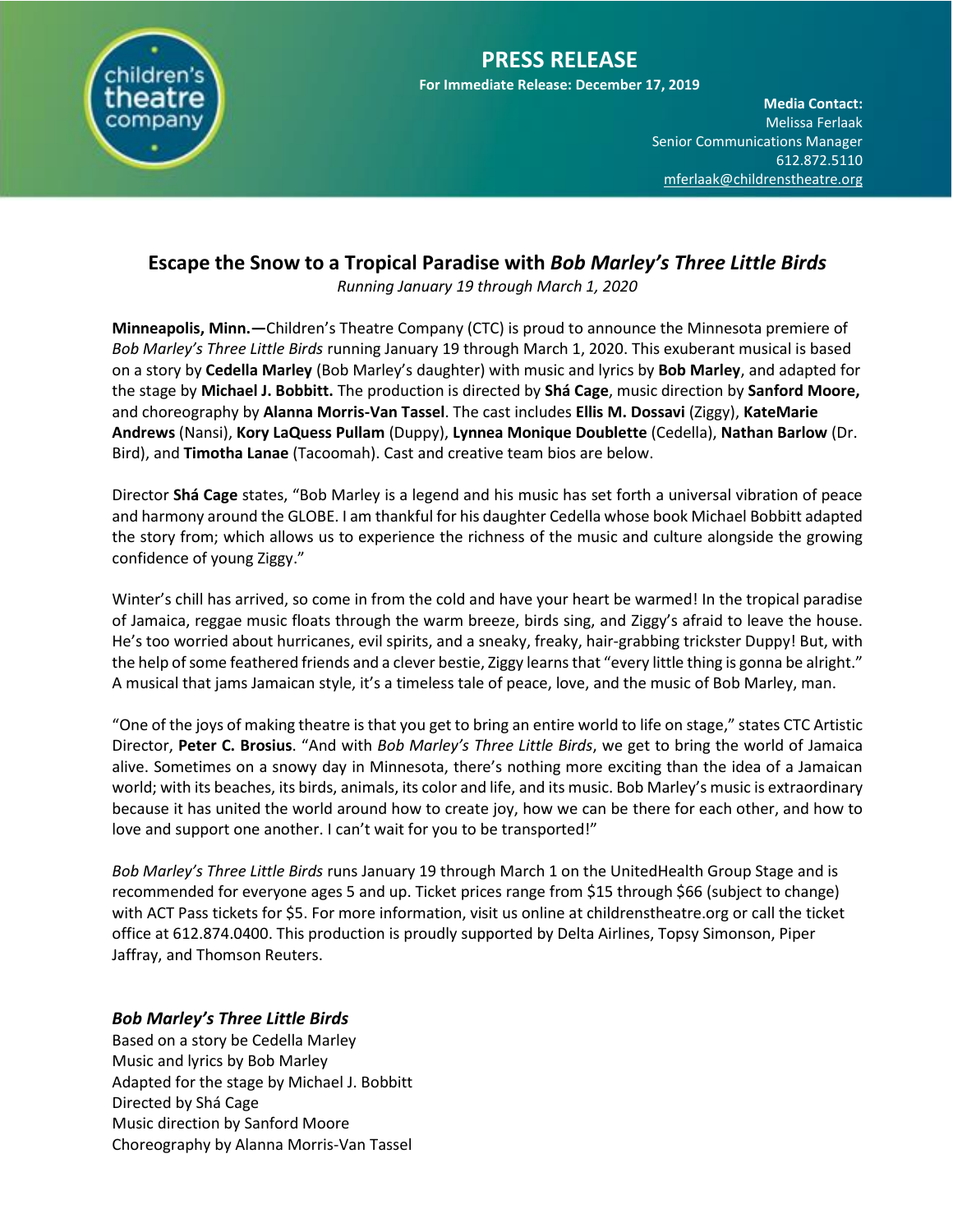## **Creative Team & Production Staff**

Director | Shá Cage Choreographer | Alanna Morris-Van Tassel Music Director | Sanford Moore Scenic Designer | Lawrence E. Moten III Costume Designer | Trevor Bowen Lighting Designer | Wu Chen Khoo Sound Designer | Sten Severson Dramaturg | Miriam Weisfeld Dialect Coach | Evamarii Johnson Music Consultant | Charles Petrus Intimacy Choreographer | James Grace Associate Scenic Designer | Daniel Allen Assistant Choreographer | ShaVunda Brown Assistant Lighting Designer | Alex Clark Assistant Sound Designer | Katharine Horowitz Stage Manager | Stacy McIntosh Assistant Stage Managers | Salima Y. Seale and Nate Stanger Stage Management Intern | Diane Olexa

### **Cast List**

KateMarie Andrews | Nansi Nathan Barlow | Doctor Bird/Ensemble Ellis M. Dossavi | Ziggy Lynnea Monique Doublette | Cedella/Montego/Spanish Bird/Great Aunt African Bird/Ensemble Timotha Lanae | Tacoomah/Great Grandmother British Bird/Cousin Chinese Bird/Ensemble Kory LaQuess Pullam | Duppy/Great Grandfather Spanish Bird/Ensemble

#### **Understudies**

Emily Anose | Roles played by KateMarie Andrews Eyala Elate | Roles played by Ellis M. Dossavi Marc Gill | Roles played by Nathan Barlow and Koy LaQuess Pullam Janely Rodriguez | Roles Played by Lynnea Monique Doublette and Timotha Lanae

#### **Runtime: Approximately one hour with no intermission.**

#### **Tickets**:

The Ticket Office is accessible by phone two hours prior to most performances. These posted hours are subject to change. **Email:** [tickets@childrenstheatre.org](mailto:tickets@childrenstheatre.org) (inquiries only, no ticket processing) **Phone:** 612.874.0400 **Website:** [https://childrenstheatre.org](https://childrenstheatre.org/) Subscription packages are available. Please see website for complete details: <https://childrenstheatre.org/tickets/subscribe> Lap passes available for children newborn to three years for \$5

### **ASL/AD Performance: Friday, February 14 at 7pm Sensory Friendly Performance: Friday, February 28 at 7pm**

Group tickets up to 10% off regular tickets for groups of six to nine. Group tickets up to 25% off regular tickets for groups of ten or more.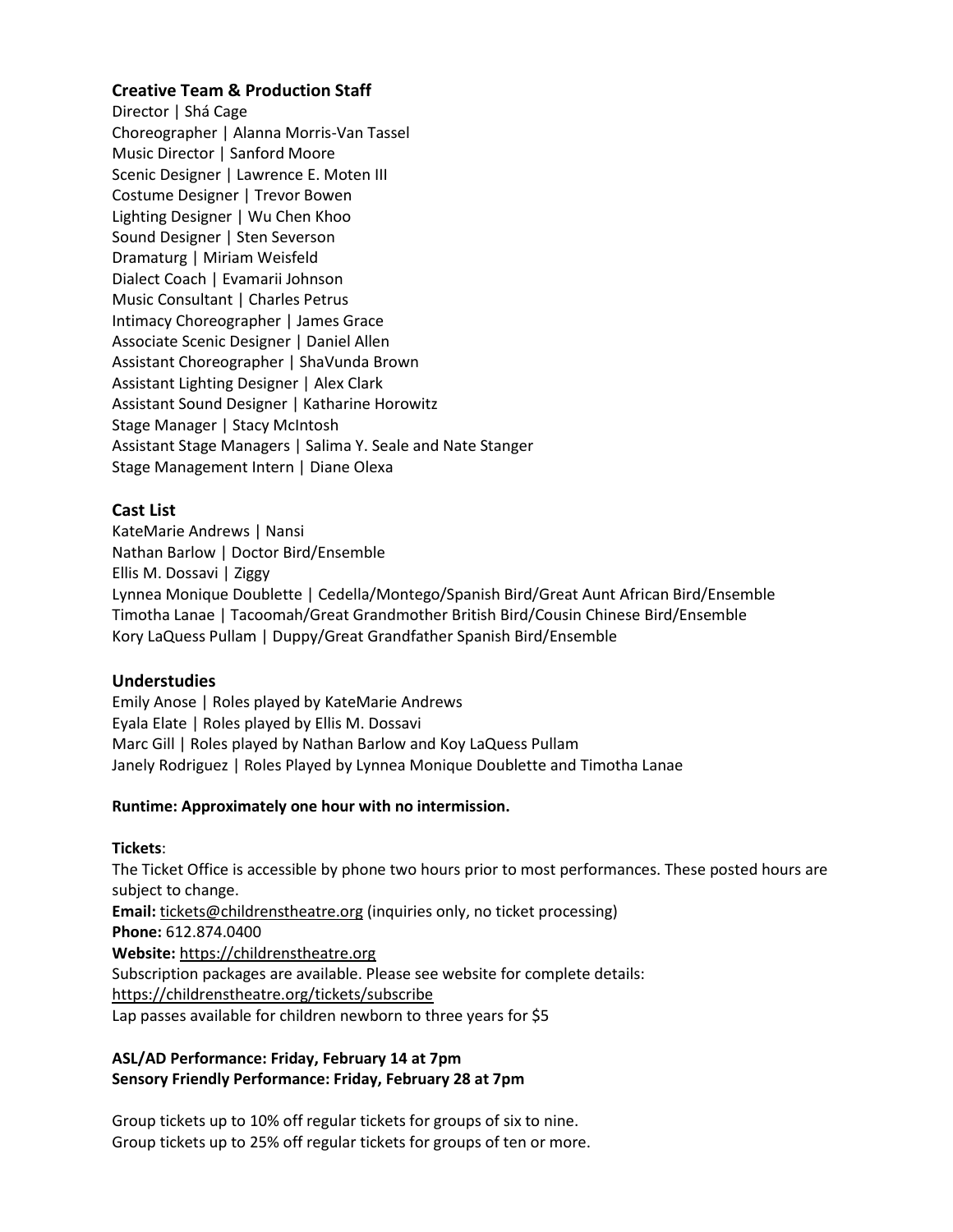#### **Performance Dates**

| Sunday, January 19    | 7pm (Preview)                      |
|-----------------------|------------------------------------|
| Tuesday, January 21   | 7pm (Preview)                      |
| Wednesday, January 22 | 7pm (Preview)                      |
| Thursday, January 23  | 7pm (Preview)                      |
| Friday, January 24    | 7pm (Opening night)                |
| Saturday, January 25  | 2pm and 5pm                        |
| Sunday, January 26    | 2pm and 5pm                        |
| Thursday, January 30  | 7pm                                |
| Friday, January 31    | 7pm                                |
| Saturday, February 1  | 11am and 2pm                       |
| Sunday, February 2    | 2pm and 5pm                        |
| Thursday, February 6  | 7pm                                |
| Friday, February 7    | 7pm                                |
| Saturday, February 8  | 11am and 2pm                       |
| Sunday, February 9    | 2pm and 5pm                        |
| Thursday, February 13 | 7pm                                |
| Friday, February 14   | 7pm (ASL/AD Performance)           |
| Saturday, February 15 | 2pm and 5pm                        |
| Sunday, February 16   | 2pm and 5pm                        |
| Thursday, February 20 | 7pm                                |
| Friday, February 21   | 7pm                                |
| Saturday, February 22 | 2pm and 5pm                        |
| Sunday, February 23   | 2pm and 5pm                        |
| Thursday, February 27 | 7pm                                |
| Friday, February 28   | 7pm (Sensory Friendly Performance) |
| Saturday, February 29 | 11am and 2pm                       |
| Sunday, March 1       | 2pm and 5pm (Closing Performance)  |

## **Song List**

Opener: "One Love"/"Jammin'"/"Roots Rock Reggae" "Natural Mystic"/"So Much Trouble in the World" "Cedella Countin'" "Lively Up Yourself" "Brown Girl in the Ring" "Is This Love"/"Don't Rock My Boat" "Riding High" "Duppy's Spell" "I Know" "One Love" montage "Three Little Birds" "Running Away" "One Love" reprise "Brown Girl" reprise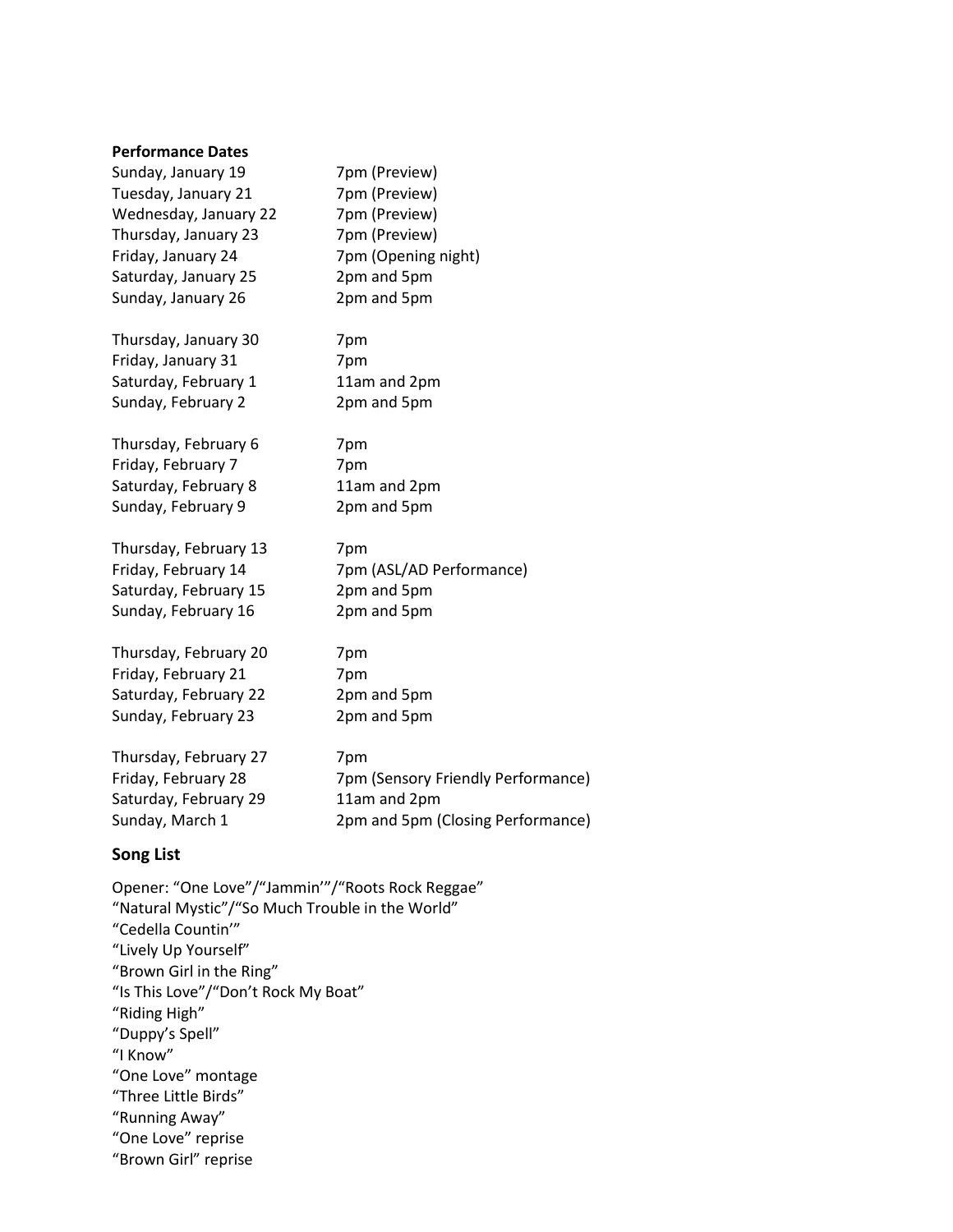"I Shot the Sheriff" instrumental/"Duppy Conqueror" "Three Little Birds" reprise "Smile Jamaica" finale

#### **CREATIVE TEAM BIOS**

#### **Director**

**Shá Cage** is a director, writer, and performer whose work has taken her across the U.S. and internationally. She's been called a *Change-maker*, one of the leading artists of her generation and a mover and maker. She's recently directed works at Jungle Theater, History Theatre, Waterfront Productions at Mixed Blood Theatre, and Playwright's Center.

#### **Music Director**

**Sanford Moore** (he/him) credits: *Last Stop on Market Street* (CTC); *The Wiz* (CTC/Penumbra Theatre); *I Wish You Love*; *Black Nativity*; *Ain't Misbehavin'*; and *Dinah Was* (Penumbra Theatre); *Parchman Hour*; *Disgraced*; *Choir Boy*; *Crowns* (Guthrie Theater); and *Nina Simone: Four Women* (Park Square Theatre)*.* He is the director of vocal ensemble Moore by Four and music director at Kingdom Life Church, Minneapolis.

#### **Choreographer**

**Alanna Morris-Van Tassel** performed with TU Dance from 2007–2017, is one of *Dance Magazine's* "25 to Watch!" (2018), *City Pages'* Artist of the Year (2018), *City Pages'* Best Choreographer (2019) for her solo project, *"Yam, Potatoe an Fish!,"* and *Star Tribune's* Best of Dance *(2018)*. This is her CTC debut. www.alannamvt.com

#### **Scenic Designer**

**Lawrence E. Moten III** (he/him) has been an assistant and associate designer for Broadway and First National Tours. He has designed shows with Cal Shakes, Rep Theatre of St. Louis, Williamstown Theatre Festival, PlayMakers Rep Company, Capital Repertory Theatre, 59E59 Theaters, and Ensemble Studio Theatre. Member: Local USA 829. Lecturer: Princeton University. IG: @motendesigns

#### **Costume Designer**

**Trevor Bowen** (he/him) has had the pleasure of designing costumes for *Corduroy*; *Last Stop on Market Street*; and *I Come From Arizona* at CTC. He has designed costumes for Jungle Theater, Minnesota Opera, Guthrie Theater, Pillsbury House Theatre, Steppenwolf Theatre, Seattle Children's Theatre, 5th Ave Theater, and Asolo Rep Theatre. Trevor has an M.F.A. from West Virginia University.

#### **Lighting Designer**

**Wu Chen Khoo** (he/him) has designed with several organizations, including Theatre de la Jeune Lune, Penumbra Theatre, Mixed Blood Theatre, Fergana Art, Minnesota Opera, and Stages Theatre Company. He co-founded the theatre education program Technical Tools of the Trade. He shares his life with his partner Kristin, and their children Teng Jin and Yi Lian.

#### **Sound Designer**

**Sten Severson**'s (he/him) selected credits: *The Wiz* (CTC/Penumbra Theatre); *Diary of a Wimpy Kid the Musical; Roald Dahl's Matilda The Musical* (CTC); Tony®-nominated *HAIR* (Broadway, West End, National Tour); Drama Desk-nominated *The Merchant of Venice* (Broadway); AUDELCO Award-winning *The Total Bent* (Public Theater); *Much Ado About Nothing* (The Old Globe); and *Into the Woods* (Delacorte Theater).

#### **Dramaturg**

**Miriam Weisfeld** (she/her) was previously Senior Vice President at The Araca Group (Broadway) and Associate Artistic Director of Woolly Mammoth (Washington, D.C.). Additional credits: New York Theatre Workshop, American Repertory Theatre, Steppenwolf Theatre, Actors Theatre of Louisville. M.F.A.,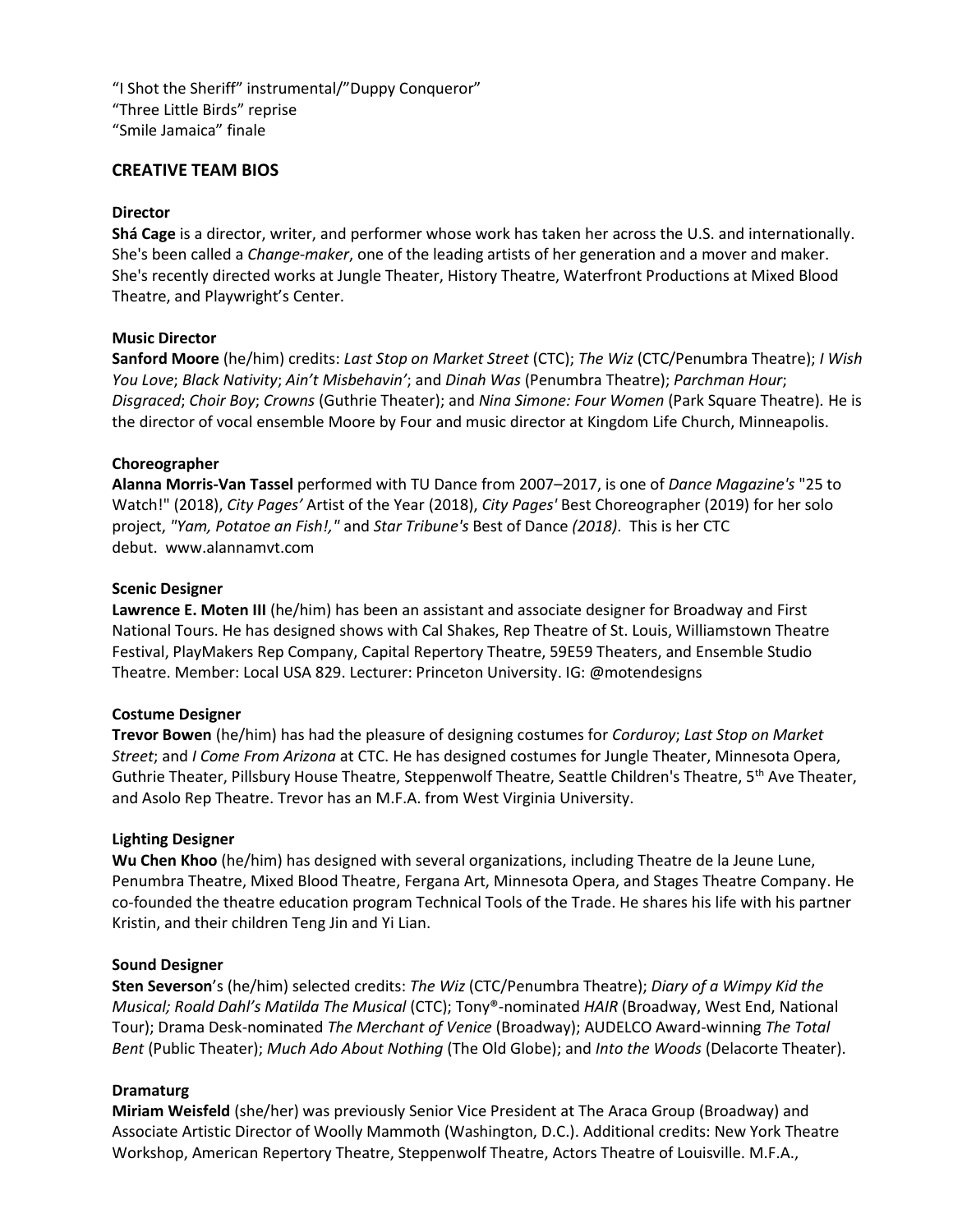ART/Moscow Art Theatre Institute at Harvard University. Adjunct faculty, Minneapolis College of Art and Design.

#### **Associate Scenic Designer**

**Daniel Allen**'s recent credits with Lawrence Moten III include associate designs for *Shakespeare In Love* (Capital Rep); *Arcadia* (Theatre Works Colorado); and upcoming designs of *Berta, Berta; Cry It Out;* and *Queens Girl* (Everyman). To view his other work, visit danielallendesign.com. IG:@danj.allen

### **Assistant Lighting Designer**

**Alex Clark** is a freelance lighting designer and photographer with an MFA in lighting design from the University of Minnesota. Recent productions include *I Come From Arizona* and *How The Grinch Stole Christmas!* (CTC); *Roe* (Mixed Blood Theatre Company); *Speechless* (Moving Company); *Dear Lenny* (Open Eye Figure Theatre); and *Blithe Spirit* (Guthrie Theater).

#### **Assistant Sound Designer**

**Katharine Horowitz** (she/her) has assistant-designed sound for *Roald Dahl's Matilda The Musical*; *Dr. Seuss's The Lorax*; and *The Wiz*. She has designed critically-acclaimed shows for Guthrie Theater, Jungle Theater, History Theatre, Mixed Blood Theatre, Pillsbury House Theatre, Great River Shakespeare Festival, and many others. Katharine was a 2017 McKnight Theatre Artist Fellow at Playwrights' Center.

#### **Stage Manager**

**Stacy McIntosh** (she/her) is in her 22<sup>nd</sup> season at CTC, where she has managed over 70 productions. She has also worked at the Guthrie and Illusion Theaters (Minneapolis), Marin and Willows Theatre Companies (San Francisco), The Old Globe (San Diego), and New Victory and Cort Theatres (New York City). She stagemanaged the NHL® Stadium Series and events for Super Bowl LII. She would like to thank her biggest accomplishments, Henry and Emmet. Stacy is a Minneapolis Theatre Award recipient.

#### **Assistant Stage Manager**

**Salima Y. Seale** (she/her) is a freelance stage manager based in the Twin Cities. Recent credits: *neighbors* (History Theatre); *Nature* (TigerLion Arts); *How Its Gon' Be* (Underdog Theater Company); *benevolence* (Penumbra Theatre); and *Hooded: or being black for dummies* (Mixed Blood Theatre). She holds a B.A. from Macalester College.

#### **Assistant Stage Manager**

**Nate Stanger** (he/him) is a fulltime freelance stage manager and part-time Lego® enthusiast! Nate has worked at CTC for four seasons and his favorite shows include *Dr. Seuss's How The Grinch Stole Christmas!* and *Jungle Book.* Since graduating from the University of Minnesota, he has been fortunate enough to work with Guthrie Theater, The Ordway, Park Square Theatre, and Walking Shadow Theatre Company, among others.

#### **Stage Management Intern**

**Diane Olexa** (she/her) is thrilled to be working with Children's Theatre Company as a stage management intern. She recently finished touring *Romeo and Juliet* with Arkansas Shakespeare Theatre around Arkansas and Texas. She holds a B.A. from the University of Southern Mississippi.

## **CAST BIOS**

#### **Nansi**

**KateMarie Andrews** (she/her) is very excited to be in her first performance at CTC. KateMarie has previously performed in *High School Musical*; *Akeelah and the Bee*; and *Seussical the Musical* at The Mraz Center for the Performing Arts, Burnsville High School.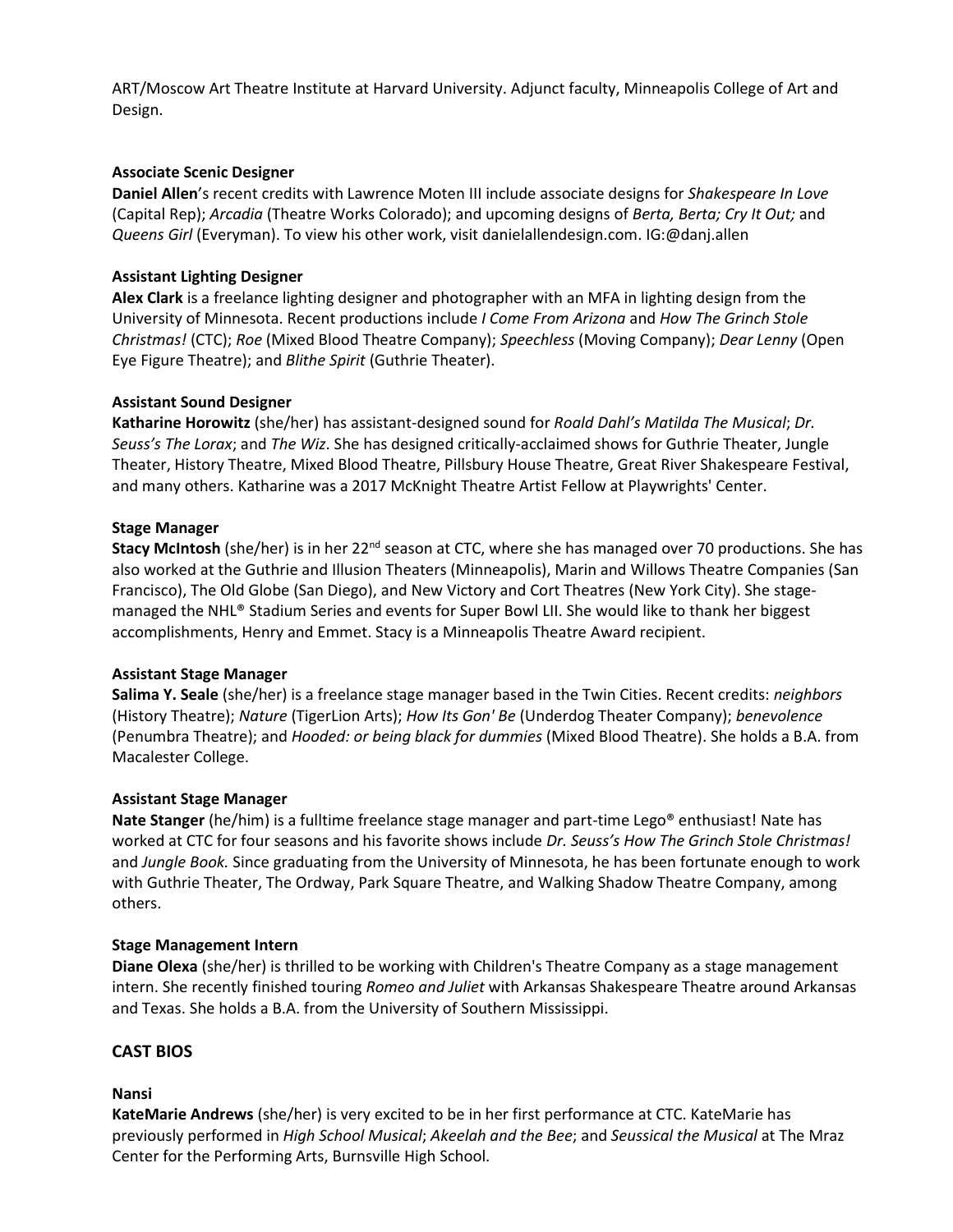#### **Doctor Bird/Ensemble**

Nathan Barlow has had the pleasure of taking part in many shows at Children's Theatre Company including 612.872.5110 *Bud, Not Buddy*; *The Watsons Go to Birmingham*; *Akeelah and the Bee*; *Hansel and Gretel*; and *The Lion, the*  Witch and the Wardrobe. Other theatre credits include Penumbra Theatre, Mixed Blood Theatre, Guthrie Theater, Ten Thousand Things, and Pillsbury House Theatre.

#### **Ziggy**

**Ellis Dossavi** (he/him) enjoyed the roles of Aladdin, Edward Tulane, and Seaweed at Stages Theatre Company and is very excited for the role of Ziggy in *Bob Marley's Three Little Birds*. He is a strong performer and is very musically inclined.

#### **Cedella/Montego/Spanish Bird/Great Aunt African Bird/Ensemble**

**Lynnea Monique Doublette** (she/her) has enjoyed roles in *Dr. Seuss's The Lorax*; and *Corduroy* (understudy) at Children's Theatre Company. She has performed with several organizations, including Guthrie Theater, History Theatre, Theater Latté Da, Illusion Theatre, and Stages Theatre Company. She holds an M.Sc. from Saint Thomas University.

#### **Tacoomah/Great Grandmother British Bird/Cousin Chinese Bird/Ensemble**

**Timotha Lanae** (she/her) has performed in numerous productions including *Sister Act* (Chanhassen Dinner Theatres); *H.M.S. Pinafore* (Guthrie Theater); and Joseph…Dreamcoat (The Ordway). Timotha is also an international recording artist. Her debut album *RED* reached #1 on the U.K. Soul Charts. She's shared the stage with music icons like Stevie Wonder and Chaka Khan. timothalanae.com

#### **Duppy/Great Grandfather Spanish Bird/Ensemble**

**Kory LaQuess Pullam** returns after performing in *Charlotte's Web* and others at Children's Theatre Company. Kory has been seen on many stages around town, including Guthrie Theater, Penumbra Theatre, Mixed Blood Theatre, and Park Square Theatre. Kory is the proud founding artistic director of Underdog Theatre and co-founder of Blackout Improv.

## **EXTERNAL UNDERSTUDY BIOS**

**Emily Anose** (she/her) loved performing in *Crenshaw*; *Charlotte's Web*; and *The Most Magnificent Thing* at Stages Theatre Company. She is proud to have worked with companies such as Prairie Fire Children's Theatre Company, and taken classes at Children's Theatre Company.

**Eyala Elate** (he/him) has appeared in *Mufaro's Beautiful Daughters* and *Junie B Jones the Musical Jr.* at SteppingStone Theatre. He has also participated in several Project SUCCESS productions including *Shrek The Musical*; *Newsies*; and *Into the Woods.*

**Marc Gill** (he/him) is a semi-recent transfer from Memphis, Tennessee, and is one of CTC's Performing Apprentices. While in the Mid-South, Marc has enjoyed roles in *Rent*; *Kiss Me, Kate*; and *Sister Act* (Playhouse on the Square); and *Chicago* and *Six Degrees of Separation* (Theatre Memphis). Marc has also worked with wonderful Minnesota-based companies including Sidekick Theatre, Minnsky Theatre, CTC, What's Next Productions, and GTC Dramatics.

**Janely Rodriguez** (she/her) is a Miami native and Brenau University graduate. She has enjoyed roles in *In the Heights* (Gainesville Theatre Alliance); *Paige In Full* (Alliance Theatre); and *Schoolhouse Rock!* (Birmingham Children's Theatre). Janely is very excited to continue her journey with Children's Theatre Company as a Performing Apprentice.